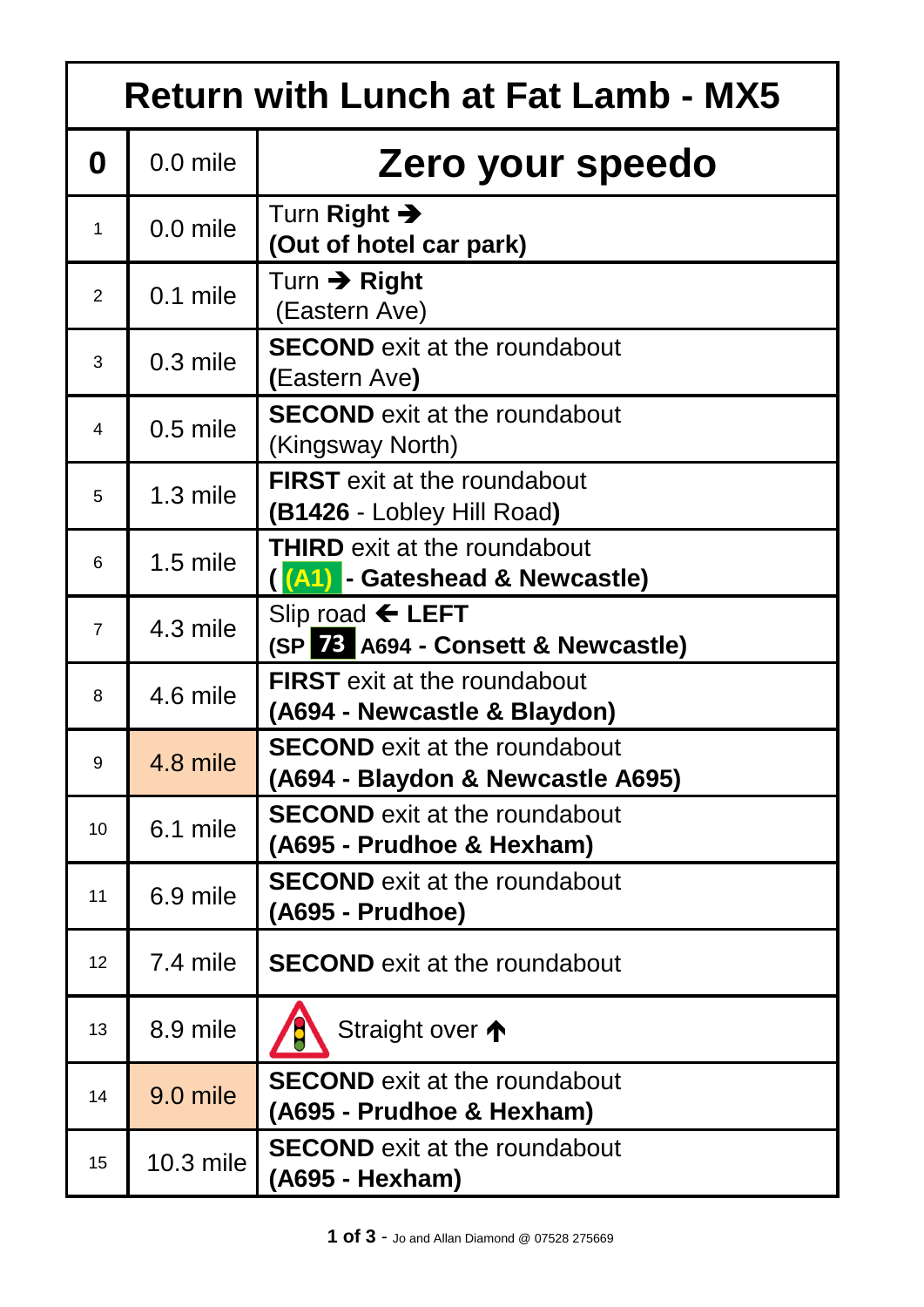| 16 | 11.6 mile  | <b>SECOND</b> exit at the roundabout<br>(A695 - Hexham)                                      |
|----|------------|----------------------------------------------------------------------------------------------|
| 17 | 12.6 mile  | <b>SECOND</b> exit at the roundabout<br>(A695 - Hexham)                                      |
| 18 | 17.1 mile  | <b>SECOND</b> exit at the roundabout<br>(A695 - Riding Mill)                                 |
| 19 | 19.9 mile  | Turn ← LEFT<br>(A695 - Hexham)                                                               |
| 20 | 20.5 mile  | Turn $\leftarrow$ LEFT<br>(SP B6307 - Blanchland 10 & Slaley 3)                              |
| 21 | 22.6 mile  | GIVE $\sqrt{ }$ Turn $\leftarrow$ LEFT<br><b>WAY</b><br>(SP B6306 - Blanchland 8 & Slaley 5) |
| 22 | 30.5 mile  | 'X' Straight Over ← (Easy to miss)<br>(Clap Shaw a Church is on the LEFT)                    |
| 23 | 36.2 mile  | $Turn \rightarrow RIGHT$<br><b>GIVE</b><br>WAY<br>(SP B6278 - Stanhope 3)                    |
| 24 | 39.1 mile  | Turn $\leftarrow$ LEFT<br><b>GIVE</b><br>WAY<br>(SP A689 - Wolsingham)                       |
| 25 | $0.3$ mile | <b>Coffee/Lunch break - Castle Gardens on the left</b><br>(Durham Centre Tea Room DL13 2FJ)  |
| 26 | 0 mile     | <b>ZERO Speedo - Turn RIGHT on A689</b><br>(out of car park)                                 |
| 27 | 7.7 mile   | Turn $\leftarrow$ LEFT<br><b>(SP Langdon Beck 5 - Harthope Road)</b>                         |
| 28 | 12.4 mile  | Turn $\leftarrow$ LEFT<br>(SP B6277 - Langdon Beck 1)                                        |
| 29 | 20.1 mile  | $Turn \rightarrow RIGHT$<br>(SP B6277 - Scotch Corner & Brough)                              |
| 30 | 20.8 mile  | $Turn \rightarrow RIGHT$<br>(SP B6276 - Brough 13)                                           |
| 31 | 33.7 mile  | GIVE Turn > RIGHT<br>WAY<br>(SP Brough $\frac{1}{2}$ )                                       |
| 32 | 34.2 mile  | Turn ← LEFT<br>(SP Kendal (A685) & Scotch Corner (A66))                                      |